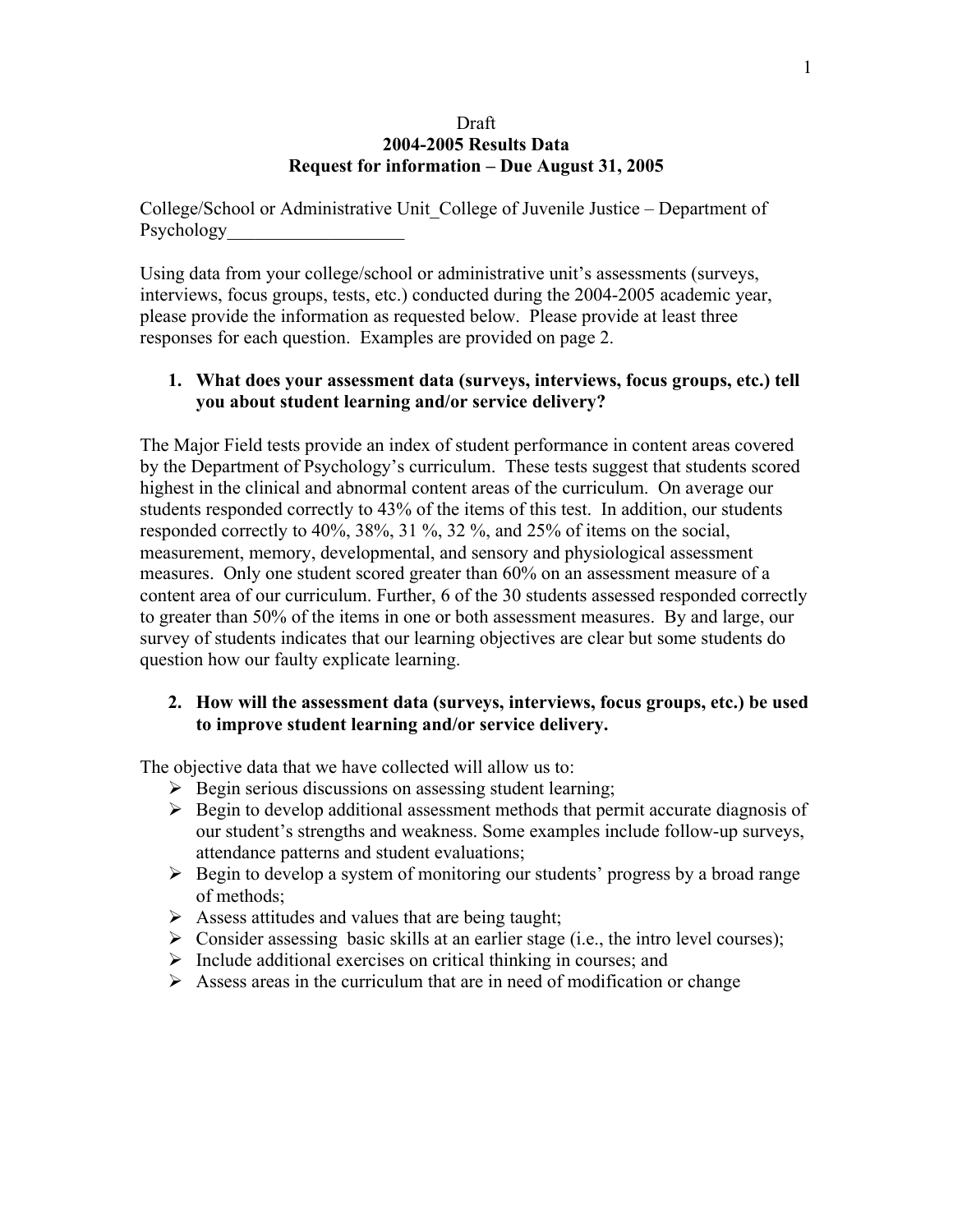## **2004-2005 Results Data Request for information – Due August 31, 2005**

# **College of Engineering**

Using data from your college/school or administrative unit's assessments (surveys, interviews, focus groups, tests, etc.) conducted during the 2004-2005 academic year, please provide the information as requested below. Please provide at least three responses for each question. Examples are provided on page 2.

## **3. What does your assessment data (surveys, interviews, focus groups, etc.) tell you about student learning and/or service delivery?**

The departments in the College of Engineering have used two assessment methods to assess student performance in College and program outcomes for the various departments. The assessment of the program outcomes was done by direct measurement of students' performances in the various courses. The students' performance in each of the eleven outcomes is provided below.

#### **College & Programs Outcome (a):** *Ability of students to apply the knowledge of mathematics, science, and engineering.*

- The average performance for all students in the Engineering programs for the 2004- 2005 academic year in this outcome was **68.4%**
- The acceptable/expected average in this outcome set by the College was **75%**
- **The College did not meet the expectation in this outcome**.

#### **College & Programs Outcome (b):** *Ability of students to design and conduct experiments, as well as to analyze and interpret data*

- The average performance for all students in the Engineering programs for the 2004- 2005 academic year in this outcome was **83.5%**
- The acceptable/expected average in this outcome set by the College was **75%**
- The College exceeded the expectation in this outcome.

**College & program Outcome (c):** *Ability of students to design a system, a component, or a process to meet desired need*

- The average performance for all students in the Engineering programs for the 2004- 2005 academic year in this outcome was **84.7%**
- The acceptable/expected average in this outcome set by the College was **75%**
- The College exceeded the expectation in this outcome.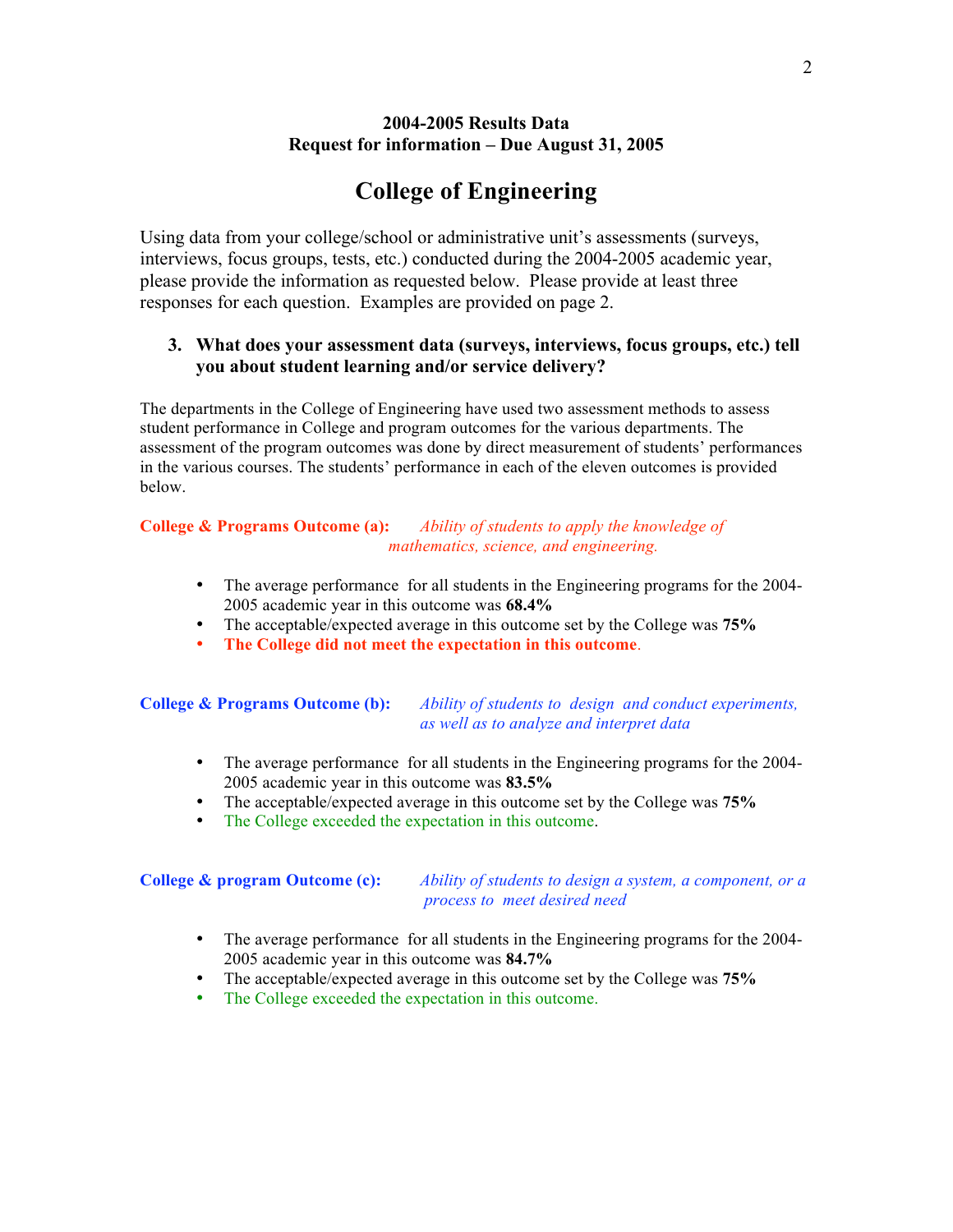#### **College & Programs Outcome (d):** *Ability of students to function on multi-disciplinary teams*

- The average performance for all students in the Engineering programs for the 2004- 2005 academic year in this outcome was **86.9%**
- The acceptable/expected average in this outcome set by the College was **75%**
- The College exceeded the expectation in this outcome.

#### **College & Programs Outcome (e):***Ability of students to identify, formulate, and solve engineering problems.*

- The average performance for all students in the Engineering programs for the 2004- 2005 academic year in this outcome was **68.7%**
- The acceptable/expected average in this outcome set by the College was **75%**
- **The College did not meet the expectation in this outcome.**

#### **College & Programs Outcome (f):** *An understanding of professional and ethical responsibility by students*

- The average performance for all students in the Engineering programs for the 2004- 2005 academic year in this outcome was **77.8%**
- The acceptable/expected average in this outcome set by the College was **75%**
- The College barely met the expectation in this outcome.

#### **College & Programs Outcome (g):** *Ability of students to communicate effectively (written and Oral)*

- The average performance for all students in the Engineering programs for the 2004- 2005 academic year in this outcome was **79.2%**
- The acceptable/expected average in this outcome set by the College was **75%**
- The College barely met the expectation in this outcome.

#### **College & Programs Outcome (h):** *The broad education necessary to understand the impact of engineering solutions in a global and societal context*

- The average performance for all students in the Engineering programs for the 2004- 2005 academic year in this outcome was **89.9%**
- The acceptable/expected average in this outcome set by the College was **75%**
- The College exceeded the expectation in this outcome.

#### **College & Programs Outcome (i):** *A recognition of the need for, and the ability to engage in life-long learning*

- The average performance for all students in the Engineering programs for the 2004- 2005 academic year in this outcome was **85.3%**
- The acceptable/expected average in this outcome set by the College was **75%**<br>• The College exceeded the expectation in this outcome
- The College exceeded the expectation in this outcome.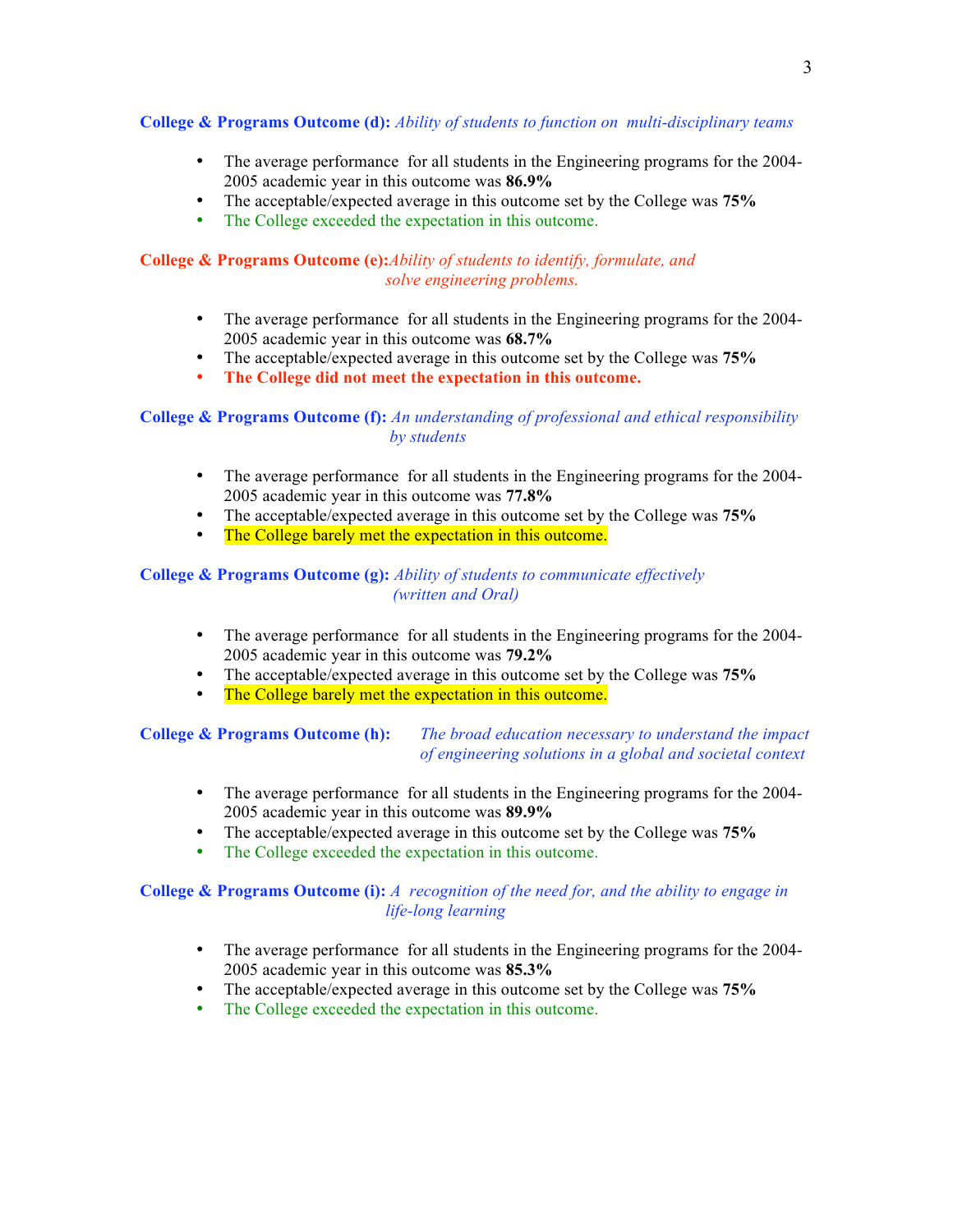#### **College & Programs Outcome (j):** *Knowledge of Contemporary Issues*

- The average performance for all students in the Engineering programs for the 2004- 2005 academic year in this outcome was **86.8%**
- The acceptable/expected average in this outcome set by the College was **75%**<br>• The College met the expectation in this outcome
- The College met the expectation in this outcome.

#### **College & Programs Outcome (k):** *An ability to use the techniques, skills, and modern engineering tools necessary for engineering practice*

- The average performance for all students in the Engineering programs for the 2004- 2005 academic year in this outcome was **79.9%**
- The acceptable/expected average in this outcome set by the College was **75%**
- The College met the expectation in this outcome.

.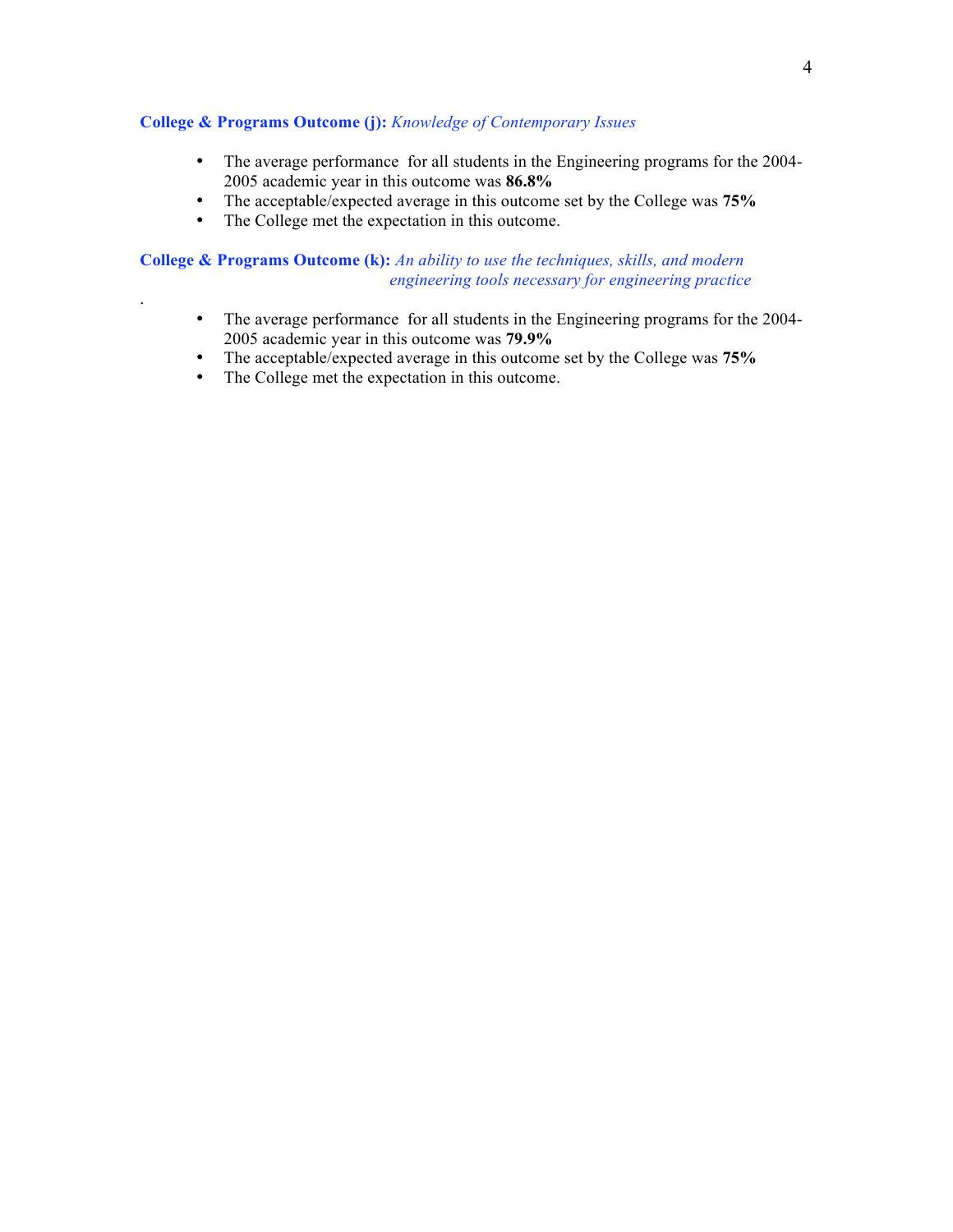#### **4. How will the assessment data (surveys, interviews, focus groups, etc.) be used to improve student learning and/or service delivery.**

Using the assessment results, the possible causes of students' poor performance in outcomes were identified. Plans were then made to address these problems. The plans made are to be implemented in the 2005-2006 academic year. The problems identified, and the plans to be adopted for each outcome needing improvement are summarized below

#### **College & Programs Outcome (a):** *Ability of students to apply the knowledge of mathematics, science, and engineering.*

Students' performance in this outcome has been persistently below expectation in most of the departments in the College of Engineering.

#### **Perceived Problems**

The perceived problems include:

- Lack of basic understanding of differential and integral calculus<br>• Inability of students to solve basic problems whose formulation is
- Inability of students to solve basic problems whose formulation results in having to solve algebraic equations.
- Lack of ability to solve problems numerically
- Lack of linear algebra and vector analysis

#### **Plans for addressing the Perceived Problems**

- **Short term Plans** In the short term, instructors are being advised to review mathematical topics needed for a particular course in the beginning of the semester. This will be done by using few class time, or through instructor provided tutorial section followed by a test on those mathematical topics.
- **Long Term Plans** A long term solution planned involves setting up a Mathematics review committee consisting of faculty from Engineering and the Mathematics Department to review the content, delivery, and testing of engineering students taking mathematic courses.

#### **College & Programs Outcome (e):***Ability of students to identify, formulate, and solve engineering problems.*

Students' performance in this outcome has been persistently below expectation in most of the departments in the College of Engineering.

#### **Perceived Problems**

The perceived problems include:

• Inability of students to conceptualize and identify the relevant engineering topics from which information should be drawn to formulate a problem.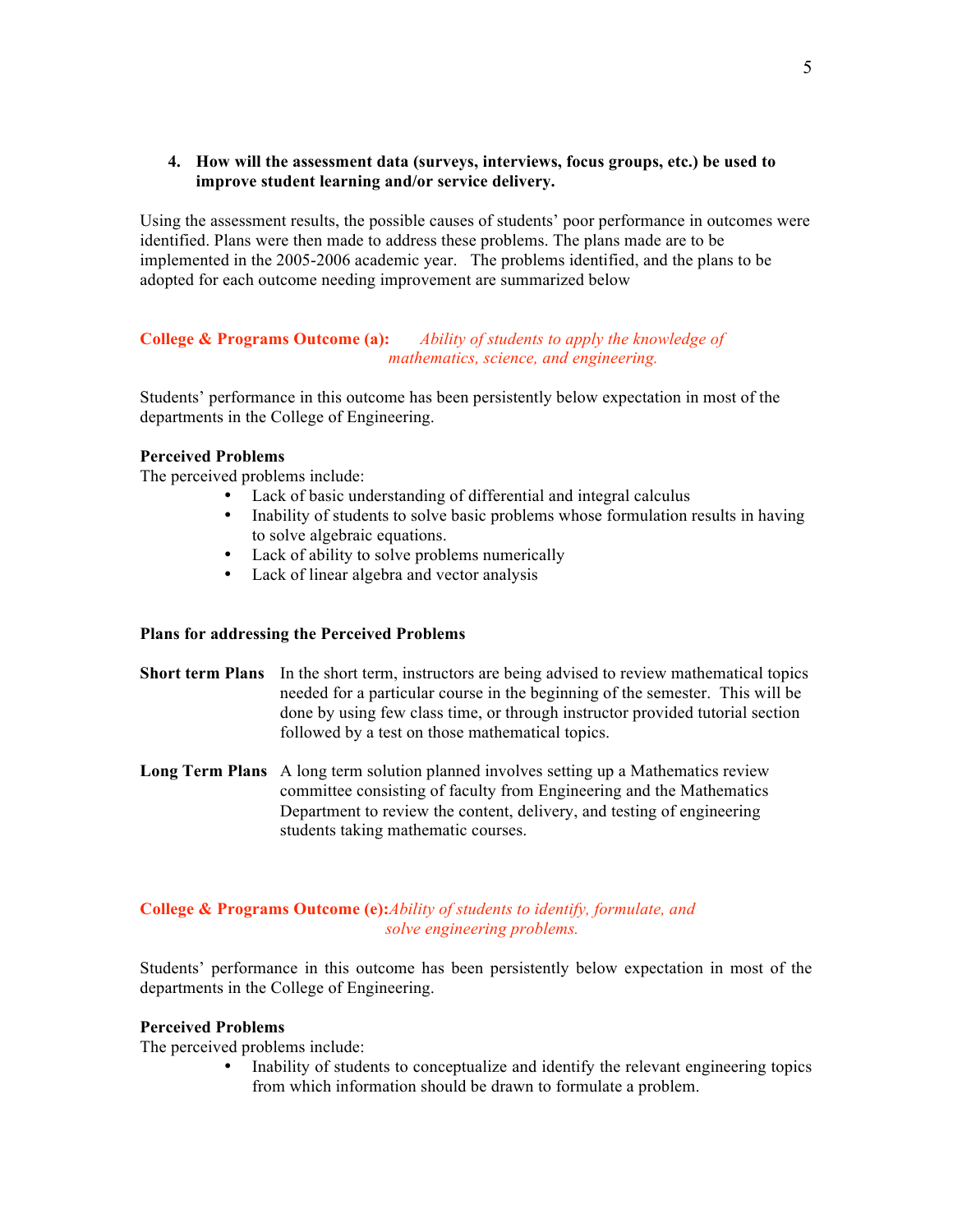- Inability to identify physical and conservative laws needed to solve various problems that are different from example problems they have seen before.
- Inability of students to analyze and solve open ended problems because they lack the ability to identify and gather relevant data needed to solve such problems.
- There appears to be lack of well defined procedure in the college for students on the steps needed to formulate and solve engineering problems

#### **Plans for addressing the Perceived Problems**

- While most text book problems have closed form solution, instructors will be requested to include open ended problems in assignments in all courses taught in the college.
- The college will develop a problem solving methodology that requires students to (1) paraphrase a problem, (2) state all the known parameters in the problem, (3) identifies parameters to find, (4) provides a conceptual schematics, (5) list assumptions and basic conservative laws and constitutive equations, (6) lists properties, and(7) identifies a solution plan. Students will then be required to present all major problem formulation and solving assignments using this methodology.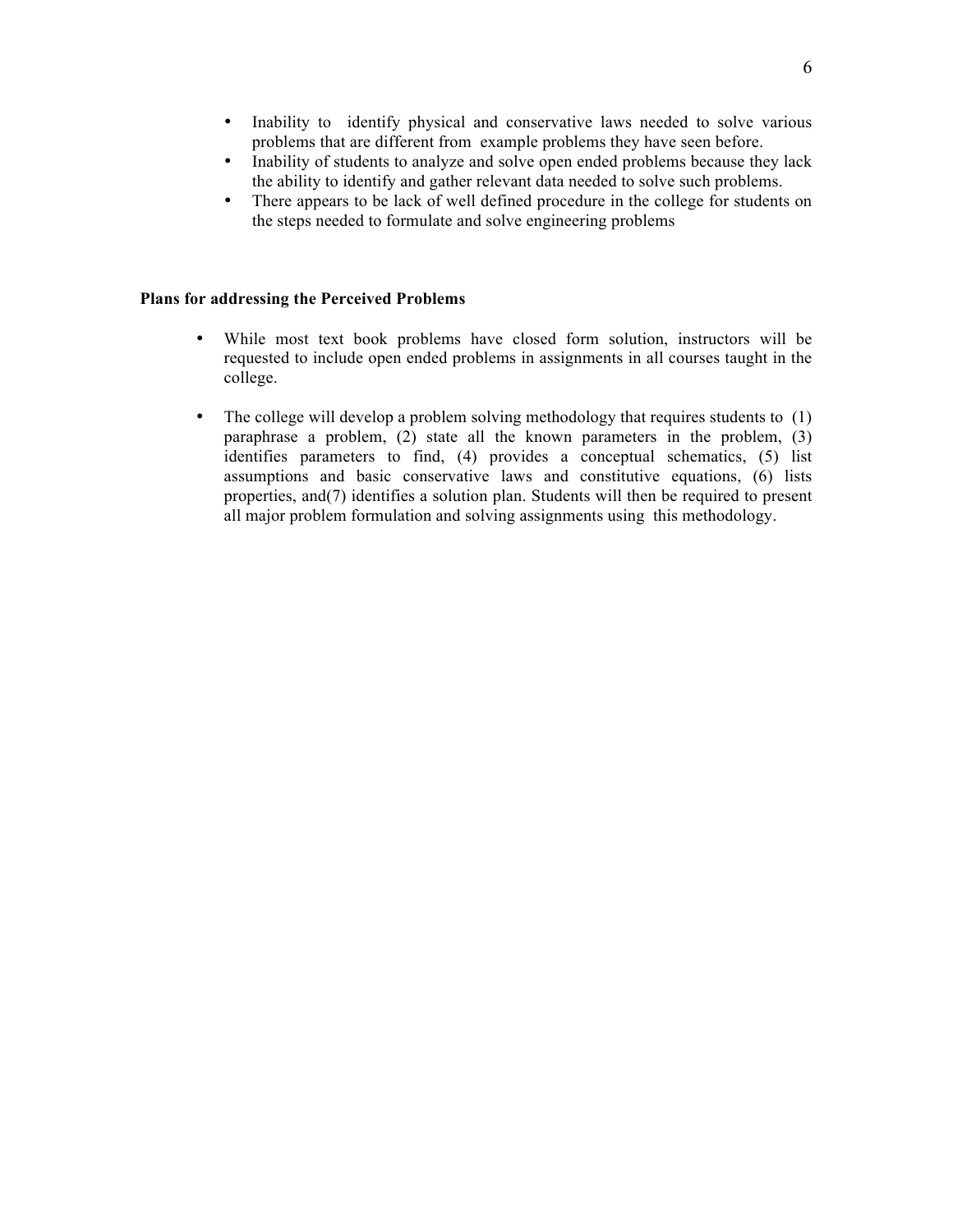## **2004-2005 Results Data Request for information – Due August 31, 2005**

College/School or Administrative Unit - College of Business

Using data from your college/school or administrative unit's assessments (surveys, interviews, focus groups, tests, etc.) conducted during the 2004-2005 academic year, please provide the information as requested below. Please provide at least three responses for each question. Examples are provided on page 2.

## **5. What does your assessment data (surveys, interviews, focus groups, etc.) tell you about student learning and/or service delivery?**

STUDENT LEARNING

- 1. In ACCT 2113 (Spring 2005), the success rate (percentage of students who understood the objective) in each of the ten course-embedded learning goals ranged from 32% to 91% with the average being 64%.
- 2. In ECON 2123 (Spring 2005), the success rate (percentage of students who understood the objective) in each of the ten course-embedded learning goals ranged from 56% to 90% with the average being 75.7%.

## SERVICE DELIVERY

- 1. According to results from anonymous survey of student satisfaction, in spring 2005, 99% of the students found advising in the COB to be "satisfactory to highly satisfactory."
- 2. In the EBI national survey, 92% of the graduating seniors rated the performance of the COB staff as "good to excellent."
- 3. In the EBI national survey, 40% of the graduating seniors rated the COB Career Fair as "Excellent to Exceptional."

## **6. How will the assessment data (surveys, interviews, focus groups, etc.) be used to improve student learning and/or service delivery.**

## STUDENT LEARNING

- 1. The accounting faculty (as well as others) would work with their Discipline Coordinators to ensure a higher level of student learning in the account ting principles course.
- 2. The economics faculty (as well as others) would work with their Discipline Coordinators to ensure a higher level of student learning.

## SERVICE DELIVERY

- 1. A new full time staff will be recruited as an academic advisor to further improve the student advising process. This is supported by a new fee that went into effect in fall 2005.
- 2. Regular staff meetings will be held to further improve services to the students.
- 3. Staff are being encouraged to attend training workshops.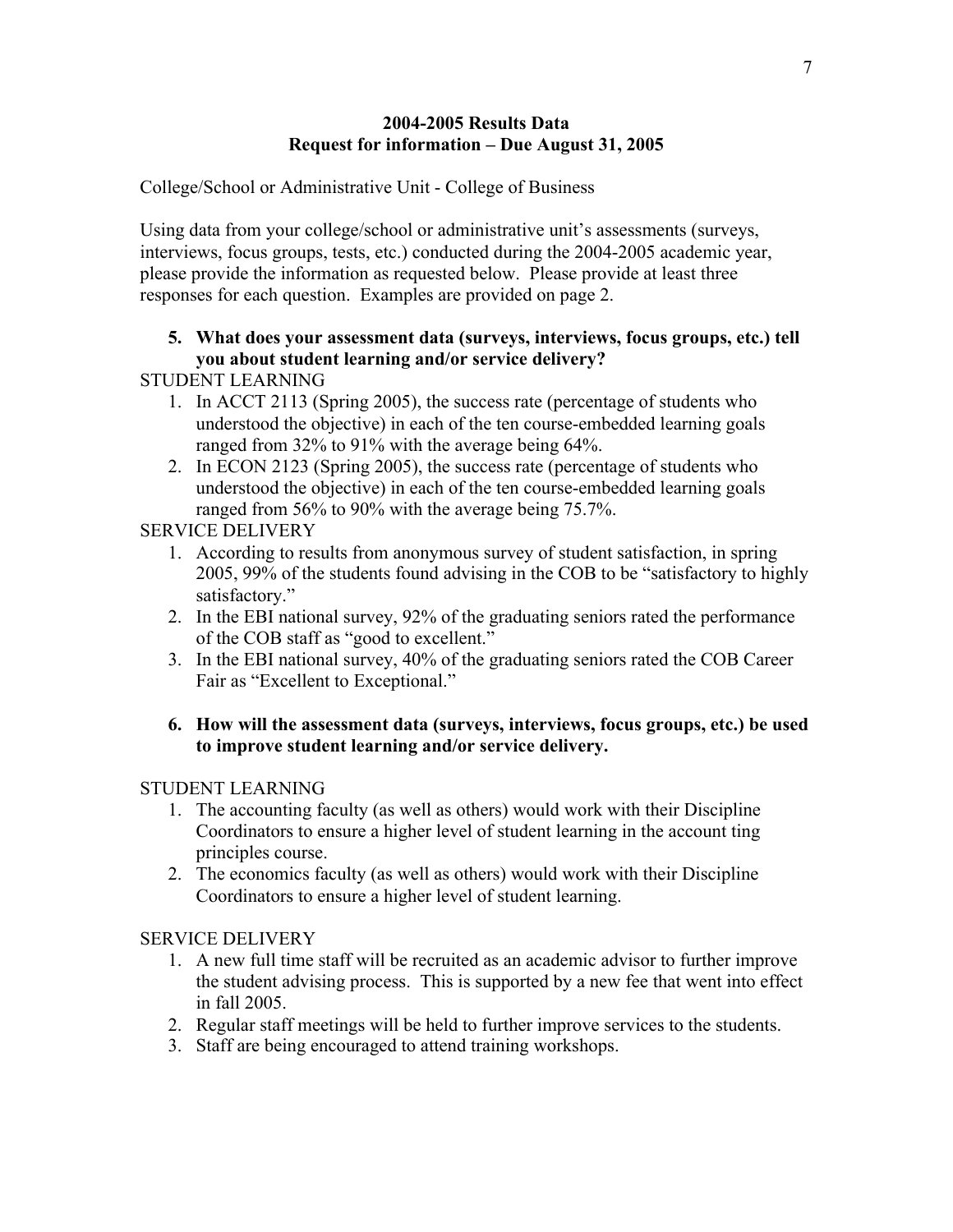### **2004-2005 Results Data Request for information – Due August 31, 2005**

College/School or Administrative Unit Arts and Sciences/Chemistry

Using data from your college/school or administrative unit's assessments (surveys, interviews, focus groups, tests, etc.) conducted during the 2004-2005 academic year, please provide the information as requested below. Please provide at least three responses for each question. Examples are provided on page 2.

## **1. What does your assessment data (surveys, interviews, focus groups, etc.) tell you about student learning and/or service delivery?**

Student Learning example (independent research ) 2/3 of our undergraduate students in junior or senior year presented a satisfactory written research report at the completion of research.

50% of our graduate students were able to successfully defend the thesis at first attempt.

100% of chemistry majors in senior or junior year were participated in extramural research experience.

80% of chemistry majors who conducted research on or off campus presented their research at national or regional conference.

 Our graduating seniors scored above 80% in standardized chemistry ETS exam (ETS Princeton NJ)

## **2. How will the assessment data (surveys, interviews, focus groups, etc.) be used to improve student learning and/or service delivery.**

Independent Research:- Increase the number of organized departmental seminars to enhance exposure of our students to different research topics in chemistry

Advisors will continue to spend more time with graduate and undergraduate students in writing skills, and will incorporate writing reports in several courses.

All chemistry majors in the middle of their junior year would be required to take the ETS chemistry test

More fund will be provided for faculty and students to attend and present at professional meetings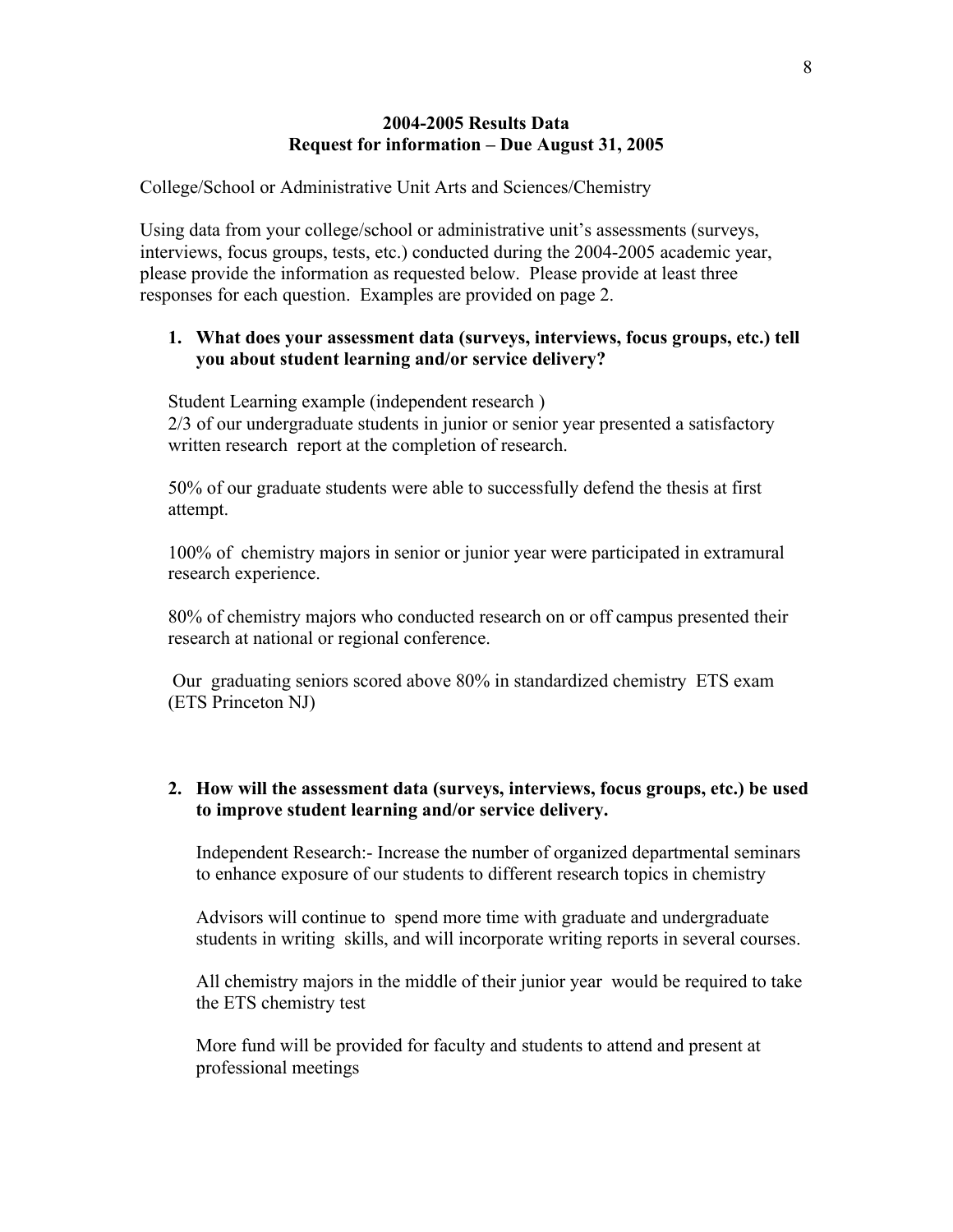## **2004-2005 Results Data Request for information – Due August 31, 2005 (September 8, 2005)**

#### College/School or Administrative Unit Department of Mathematics

Using data from your college/school or administrative unit's assessments (surveys, interviews, focus groups, tests, etc.) conducted during the 2004-2005 academic year, please provide the information as requested below. Please provide at least three responses for each question. Examples are provided on page 2.

- **1. What does your assessment data (surveys, interviews, focus groups, etc.) tell you about student learning and/or service delivery?**
	- *Note: A new instrument was in place for calculus readiness test effecting July 1, 2005. Since then the test was given 19 times to accommodate all students during the orientation and fall registration. Since there is no teaching for taking this test and students do not belong to the Mathematics Department, there is no learning involved, the test only measures the knowledge of the test taker in the subjects of College Algebra and Trigonometry. It will indicate if the student taking the test may exempt College Algebra, Math 1113, Trigonometry, Math 1123, or both.*

A total of 69 students took the test between July 1, 2005 and August 29, 2005. Out of this number

- 57, 82.61%, did not pass the minimum required for either of the subjects.
- 9, 13.04%, passed the minimum required for exemption of College Algebra, Math 1113.
- 3, 4.35%, passed the minimum required for both subjects.

The numbers clearly suggests that students are not prepared to take the test and take a chance taking it since there is no penalty for not passing.

- **2. How will the assessment data (surveys, interviews, focus groups, etc.) be used to improve student learning and/or service delivery.** 
	- A student who does not pass either subject cannot exempt either course. If the student is eligible, he/she should enroll in College Algebra, Math 1113. Student may be advised to study trigonometry during the semester and if he/she thinks is prepared take the test again before registering for Math 1123.
	- A student who passes only College Algebra may enroll in Trigonometry, Math 1123. This student should be advised to start reviewing a calculus textbook and prepare for the course when enrolled.